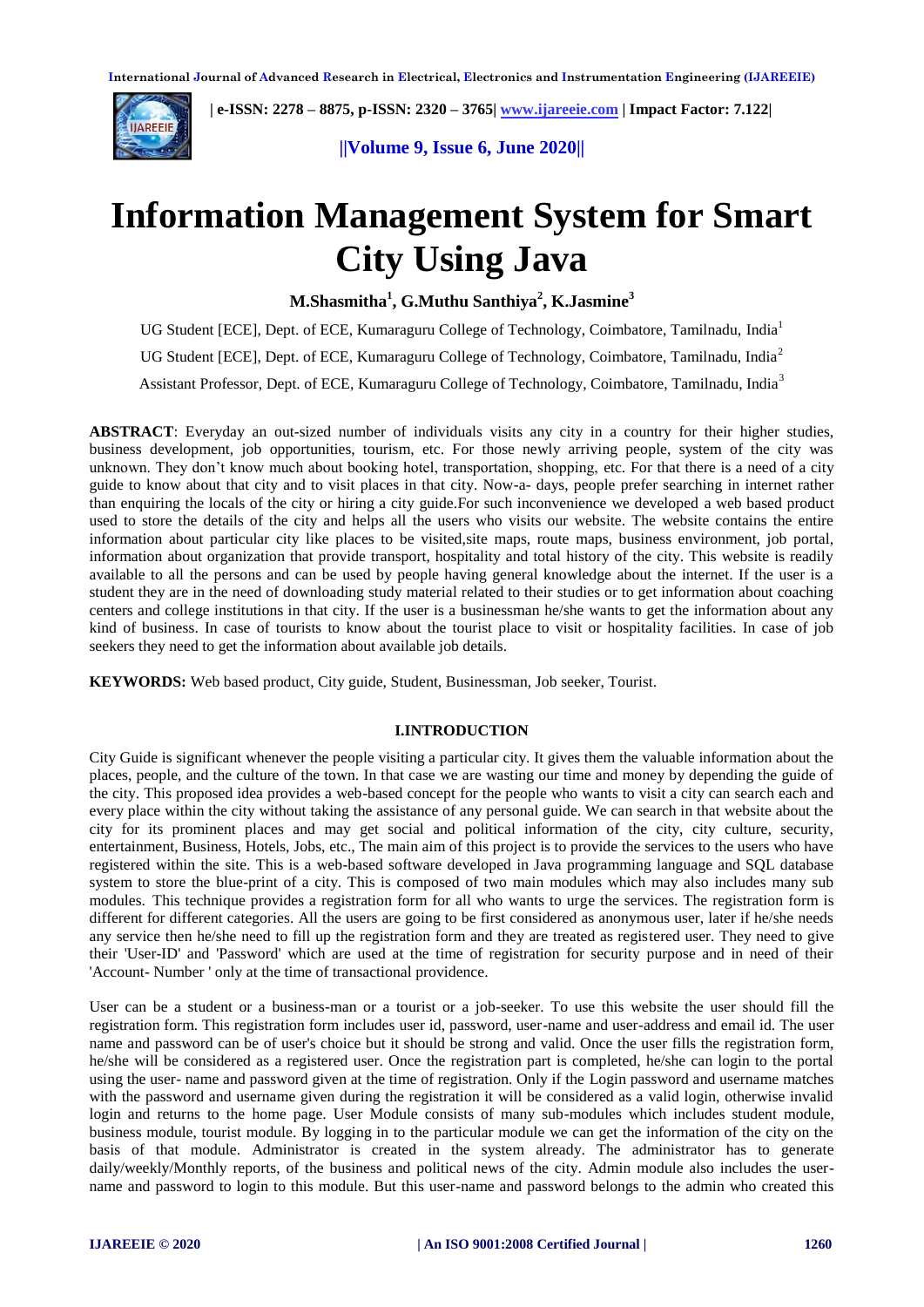

 **| e-ISSN: 2278 – 8875, p-ISSN: 2320 – 3765[| www.ijareeie.com](http://www.ijareeie.com/) | Impact Factor: 7.122|** 

# **||Volume 9, Issue 6, June 2020||**

website. Only admin have the access to manage all the user module. Admin can update the data in the database and provides to the user based on the user requirement. Also managing the details about the login and the registered users.

#### **II.SOFTWARE DESCRIPTION**

Our web project is done by using JAVA as a programming language with the help of servlets, JSPs java classes and jars. Chrome or Firefox or Safari is an example for web client. By using this software we can communicate with the web server by typing the URL in the url section. URL is used to locate the servers. An example of url is given by **<https://localhost:8080/index..jsp.>** Client is responsible for creating the requests and sends it to the server. The server handles those requests and make response to it. The request from the client is processed and response was given by the web server. Here we use the server as glass fish-4.1. A java EE application server to handle the http request from the browsers. This server runs on our local machine and listens to client request on a specific port. Communication between the two-separate software i.e web client & web server is done by one common language. The language used here is HTML. The web server and client only understands the HTML language. The communication is done based on the HTTP protocol. In java the requests from the client and server are stored in web container. Then the container allocates the required resource to handle those requests. Here the resources used are Java Servlet and JSP. The container also produce the run time environment for java applications by JVM.

Servlet container loaded the requests from the client. The JSP pages processed the requests and send the response by sending the appropriate .jsp page. The request are called upon in the container by the deployment descriptor(web.xml). The jsp pages are compiled by the jsp compiler to java servlet. Java servlet is the extension of the jsp page by using jstl tags. The jsp page is comprised of java and html pages. Java API used to connect the application to the database. JDBC comprised of JDBC API and JDBC drivers. Communication between application & JDBC manager- JDBC API. Communication between JDBC manager & DB driver - JDBC Driver. In this project we use an open source RDBMS as a database for the website. In MYSQl software we stores the entire data required for the project as tables and executed in the form of queries. Back-end refers to what an user can see in the browser. Front-end refers to operations happens on the server and database. Back-end is also called as Server-side and Front-end as Client-side.

### **III.SYSTEM DESIGN**

The most important and the major module of the system is Admin module. This is the only module which has the control over the other four modules. This module concentrate mostly on updating the information from the database to the website. The updates are regarding job alerts,business updates,site updates, etc. Only the admin can have the choice of updating details regarding the political news, history, social and economical news of the city. Admin also can have the advantage of editing those details once entered. Admin can update the details in the website such as, the information regarding the business details like top companies, developed and developing companies, newly started business in the city, the information regarding the job details like job description, job title, job vacancies, salary expectations and company's profile, the information concerning emergency, for example emergency phone numbers of the city, the details concerning conventional places like description, location, address, and image of the place entered by the user, details regarding day-to-day news of the city and it's newspaper and it's local channel. The Student module for this younger generation proves to be useful which helps to decide their future life. Students can able to seek the information about educational institutes in the city for their education. This module also has the options of coaching centers in the city. The commercial module of the system because it needs some paid services from the user. It holds the information about view job vacancy, view institutes, view city updates, post resume. By using those information a job seeker can view the job portal and based on his/her interest he/she will find a job availability. The general module which consists of information such as various business, industries in the city with social and political influence of the city and also have the options of view city history, view markets, view alerts, view industries, view hotels, view labor, view jobs. The most entertaining module in the system, acts as a personal city guide for the tourists with no cost. This module holds the details about each and every tourist spots of the city. This module makes the tourist happy by providing the information about the hotels, theaters, ATM locations, hospitals, holy places, bus routes, travel agency, history and map of the city. If the user is registered as a tourist he/she will be considers as an authorized user.

### **IV. SOFTWARE COMPONENTS**

The each and every information of a city was stored by the software components. The various list of software components are listed below

**Login:** Require the user id and password to login to the website.

**LoginValid:** It validates the user id and password.

**Register:** Facilitates registration to different types of user.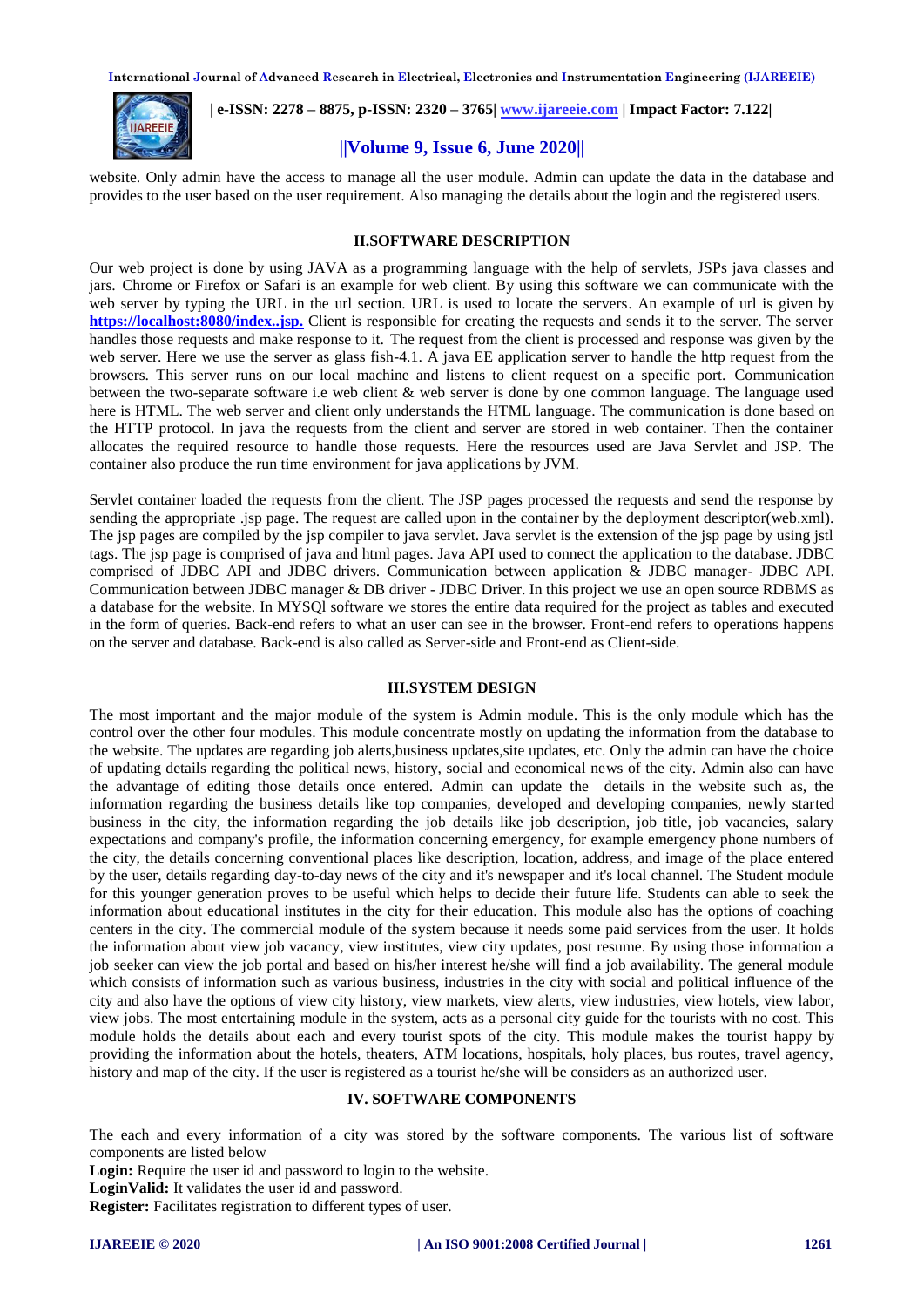

 **| e-ISSN: 2278 – 8875, p-ISSN: 2320 – 3765[| www.ijareeie.com](http://www.ijareeie.com/) | Impact Factor: 7.122|** 

# **||Volume 9, Issue 6, June 2020||**

**ViewMap:** An option to show the map of the city by redirecting to google map. **ViewProfile:** Displays the information about the registered users. **BusSearch:** Info about the city bus timings, source, destination and routes. **FlightSearch:** Info about the timing of the flight arrival and depature. **InsertAlerts:** Time alerts to the user by inserting alerts into the database. **ViewAlerts:** Alerts stored in the database can be viewed. **InsertIndustry:** Industrial informations were added in the database,which helps business peoples. **ViewIndustry:** Info about industries location and address with description. **ViewHospitals:** Details about the hospital and it's location in the city. **ViewCityGuide:** Historical information and key places of the city are displayed.

**AddEmergency:** Inserts emergency reports into the data base. It provides emergency services that is needed by the user.

**Logout:** Helps the user to get out of their profile after logout the user will be redirected to home page.

# **V. RESULT AND DISCUSSION**

The snapshots of this project website are displayed below to get better understanding of the results.



© Copyright

#### **Fig.1Home page of the website**

The fig.1 shows the home page of the website where we can find the admin module and user module on the sidebar menu. By using those links we can login into those modules.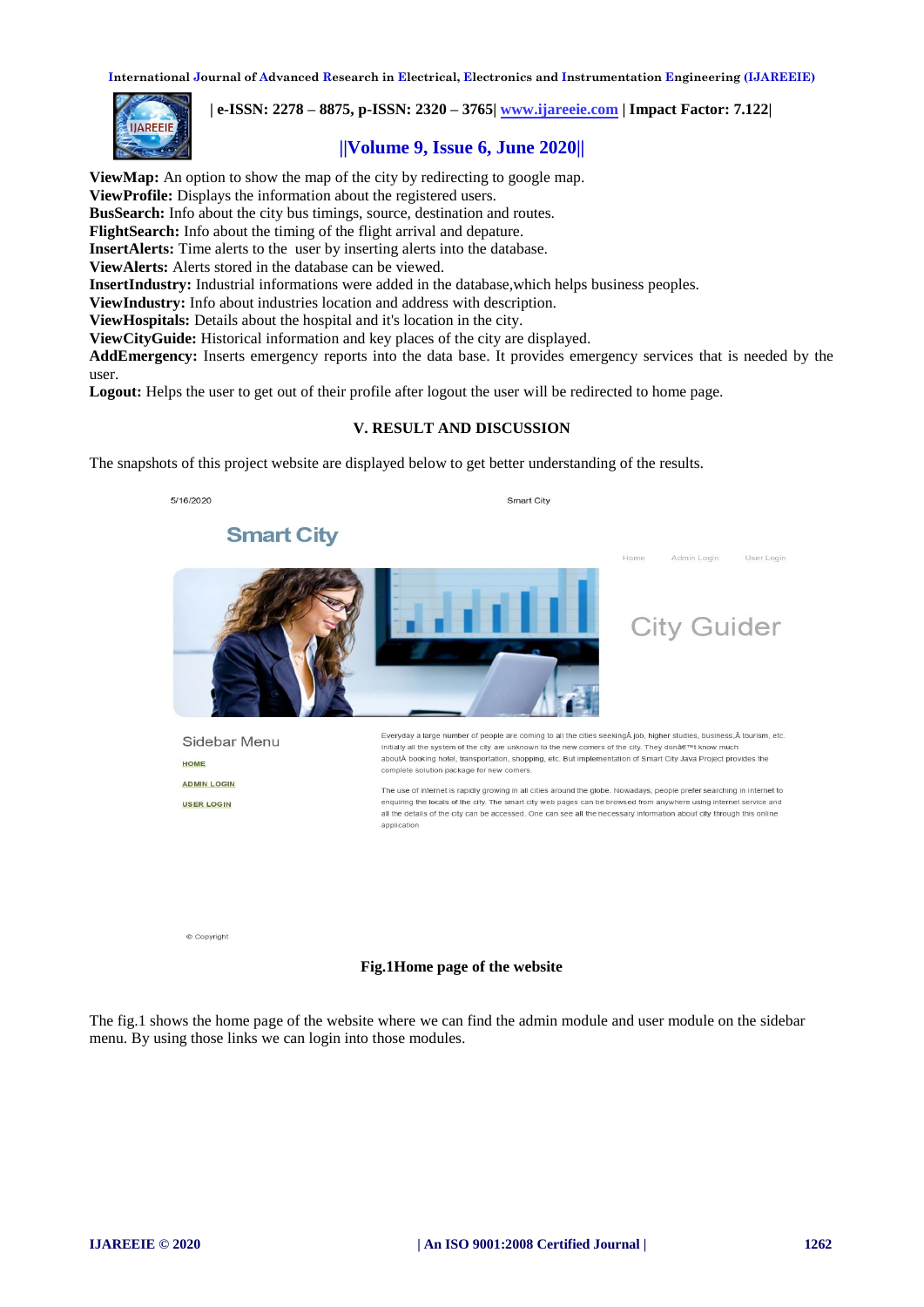

**Fig.3 User login page**

The fig.2 and 3 shows the login page of the users and the admin. Users and admin need to give their username and password given at the time of the registration.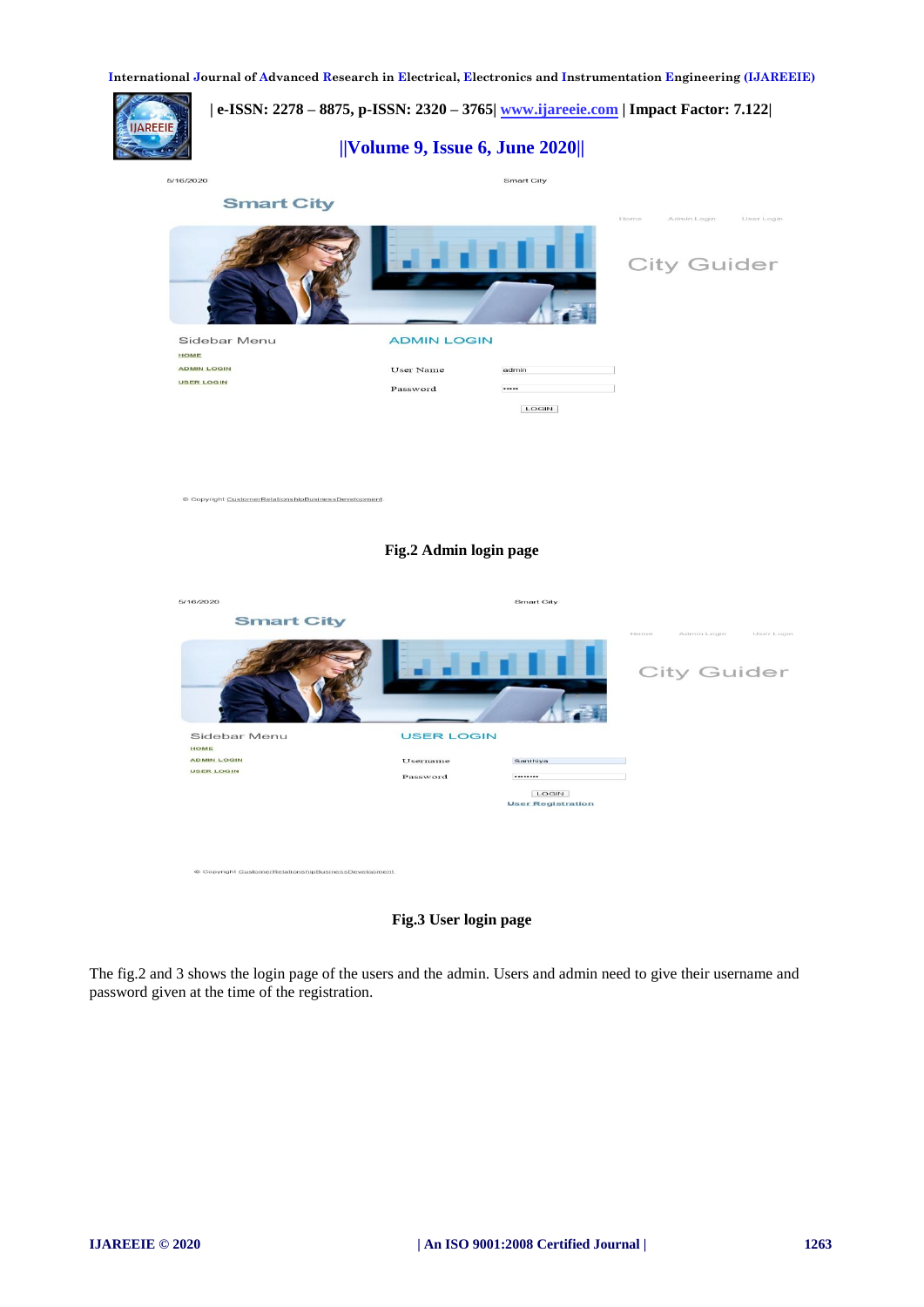

# **| e-ISSN: 2278 – 8875, p-ISSN: 2320 – 3765[| www.ijareeie.com](http://www.ijareeie.com/) | Impact Factor: 7.122|**

# **||Volume 9, Issue 6, June 2020||**

5/16/2020

Sidebar Menu

HOME **ADMIN LOGIN USER LOGIN** 

Smart City

Home

Admin Login

**City Guider** 

User Logi

# **Smart City**



# **USER REGISTRATION**

| Username      | Santhiya             |
|---------------|----------------------|
| Password      |                      |
| Full Name     | Muthu Santhiya       |
| Profession    | student              |
| City          | coimbatore           |
| Email-Id      | r@gmail.com          |
| Mobile Number | 8220033976           |
|               | <b>User Register</b> |

© Copyright CustomerRelationshipBusinessDevelopment.

## **Fig.4 Registration page**

The fig.4 describes the registration page of the user. In this page they have to give their details and user name and password for registration process. This user name and password are used at the time of login.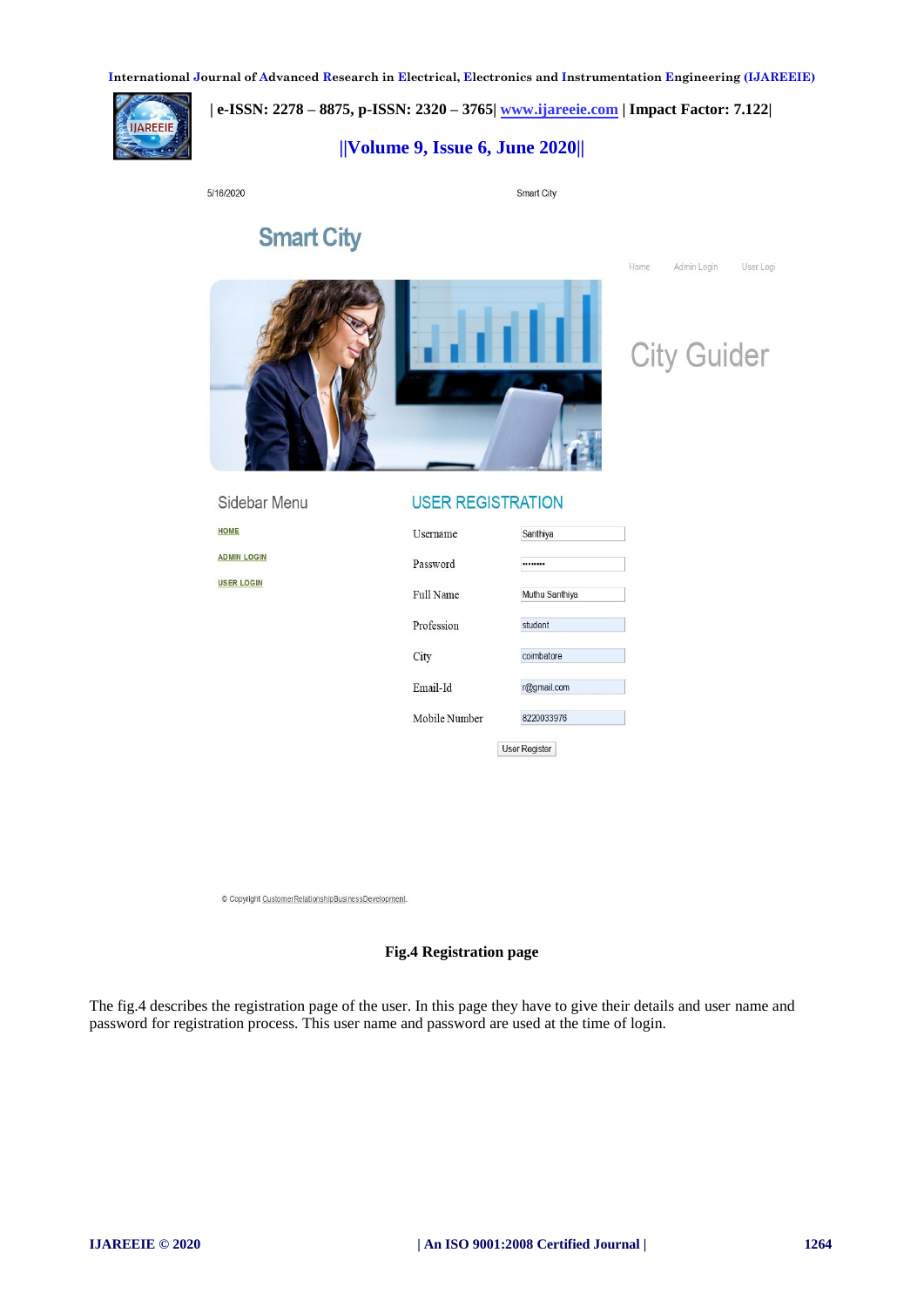

Once the registration is completed if it is valid it shows the pop-up message as "Registration Success".

HOME **ADMIN LOGIN USER LOGIN** 

Invalid User name or Password...

@ Copyright CustomerRelationshipBusinessDevelopment

# **Fig.6 Invalid login page**

This fig.6 show the Invalid login. If the user's login is considered as invalid the message was displayed as invalid username or password. The website also contains the other facilities help to the users like bank and ATM locations and blood banks, city dealers, emergency.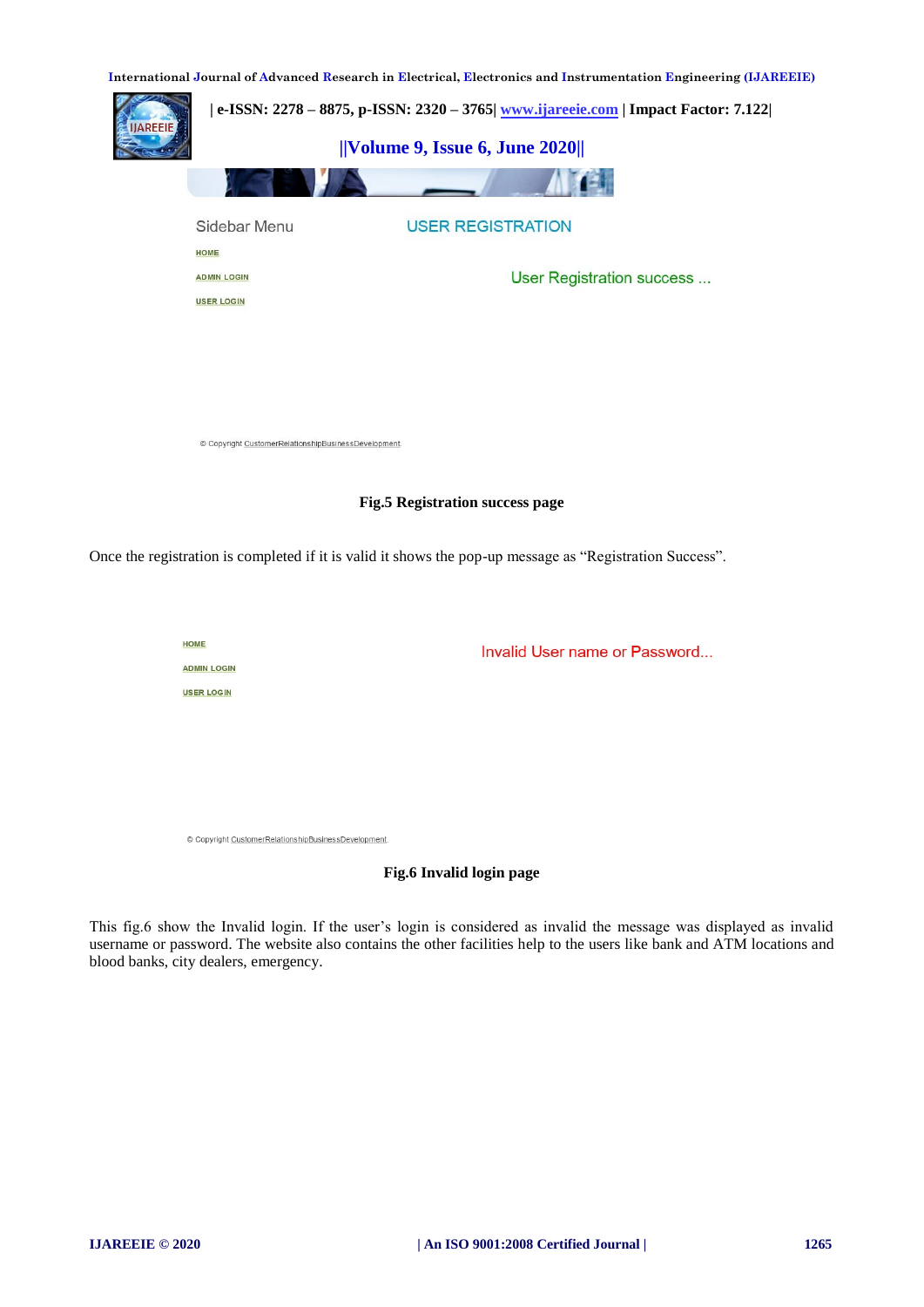**| e-ISSN: 2278 – 8875, p-ISSN: 2320 – 3765[| www.ijareeie.com](http://www.ijareeie.com/) | Impact Factor: 7.122|** 

# **||Volume 9, Issue 6, June 2020||**

|  | 5/16/2020 |
|--|-----------|

**AREEIE** 

Smart City

# **Smart City**





**Home** 

Logout

| Sidebar Menu          | <b>USER PAGE</b>                     |  |
|-----------------------|--------------------------------------|--|
| <b>HOME</b>           | Welcome muthu                        |  |
| <b>ATM Locations</b>  | <b>ATM Locations</b>                 |  |
| <b>Banks</b>          |                                      |  |
| <b>Beauty Parlors</b> | Andhra Bank ▼                        |  |
| <b>Blood Bank</b>     | View                                 |  |
| <b>Car Dealers</b>    |                                      |  |
| <b>Consultants</b>    | <b>Andhra Bank</b>                   |  |
| <b>Emergency</b>      | Dwaraka Nagar                        |  |
| <b>Function halls</b> | 47-1-7. Station Road<br>Dwarakanagar |  |
| <b>Gas Dealers</b>    | Visakapatnam - 530016                |  |
| <b>Health Line</b>    | Gopalapatnam                         |  |
| <b>Movie Theaters</b> | Opp. Mourya Theatre                  |  |
| <b>Shopping Malls</b> | Gopalapatnam                         |  |
| <b>Industries</b>     | Visakapatnam                         |  |
| LOGOUT                |                                      |  |

# **Fig.7 ATM locations**

In the fig.7 we can see the other facilities which was available at the sidebar menu. By those we can know about the extra details of the city. Also the ATM location of the Andhra Bank of vishakapatnam was displayed.

### **VI.CONCLUSION**

The entire project has been developed and deployed as per the requirements stated by the user. Testing is done by implementing the test cases for many modules like registration page, home page, etc. All the test cases are passed and the project is found to be bug free. Thus the information management system on smart city provides the info regarding the various aspects of the city like geographical maps, tourism,industry, ATM locations, institutes. The implementation of this project solves most of the problems a visitor faces while coming to a new city. We developed the project which gives the five modules in one website. There are lots of module in the website for city guide. But there are only separate website available for individual modules. In this we embed all the modules in one website, therefore no need to go for any individual website to know about the city. All the details in the website are very safe and secure. Only the admin can allow to access those details. Admins are the separate members who created this website. They also have the separate login for this website to update details. They also have the password to login. So website is safe from the hackers. If any changes occur in the city it will be updated in the database only by the admin. Thus the entire project gives the safe and comfortable website for the people who wants to know about new city**.**